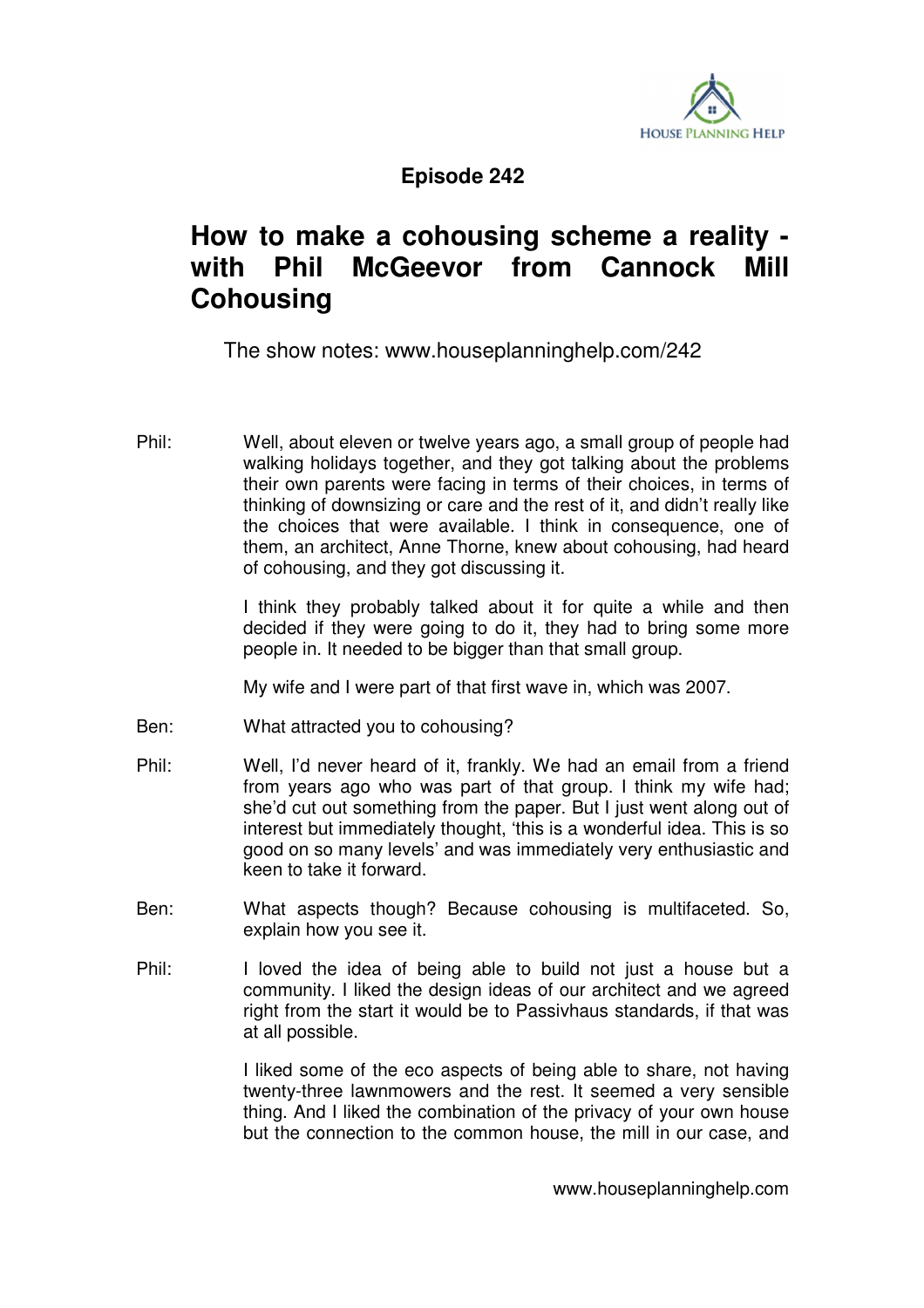

to your neighbours. And through making decisions together, I thought that was just a good way to live.

- Ben: It sounds like you got your architects on board very early in the process.
- Phil: Yes. We didn't start it off with saying Anne must be our architect, but I think we always needed that expertise, the ability to look at a site and say, 'okay, these are the problems with this site, but this might be a possible solution. This is what we could build on there. Is that along the lines you're thinking?'

 You've got to realise, in cohousing, that finding a site is not the work of a few months. It's the work of years. It's the most difficult phase of all, quite possibly, because each site you look at you raise your expectations. You spend a little bit of money thinking what's possible on it, and then your hopes can be dashed very, very easily. It's very hard to get in front of a developer and bid seriously and win the bid for a site.

- Ben: Maybe you could explain just one site. You mentioned you've got to spend a bit even just assessing it. What needs to happen then? Are we talking about some simple designs? Anything else we need to know about?
- Phil: Well, some searches on it. We were fortunate in the skillset of our group. We had people who could do most of the things. And we did do these things on a shoestring. I'm sure if Anne had been called into another group and been asked to do initial sketches, initial ideas, it would have cost them rather more than it cost us. But we always wanted to maintain a professional relationship with Anne and keep those paper walls within it.

 If you're in cohousing, you're almost certainly going to have a site that is not easy to build on because someone else will have snatched those up. So, it's probably going to have a listed building, it may be on a slope, it may need groundworks of a substantial nature. It's almost certainly not going to be your flat football pitch with a road at the end of it.

Ben: I don't think any sites are ever like that, or not that I've come across in self-build as well.

So, how big was your geographic search area?

Phil: Huge. We said ninety minutes of London, which can take you an awful long way. I think the furthest out we got was Stroud. There's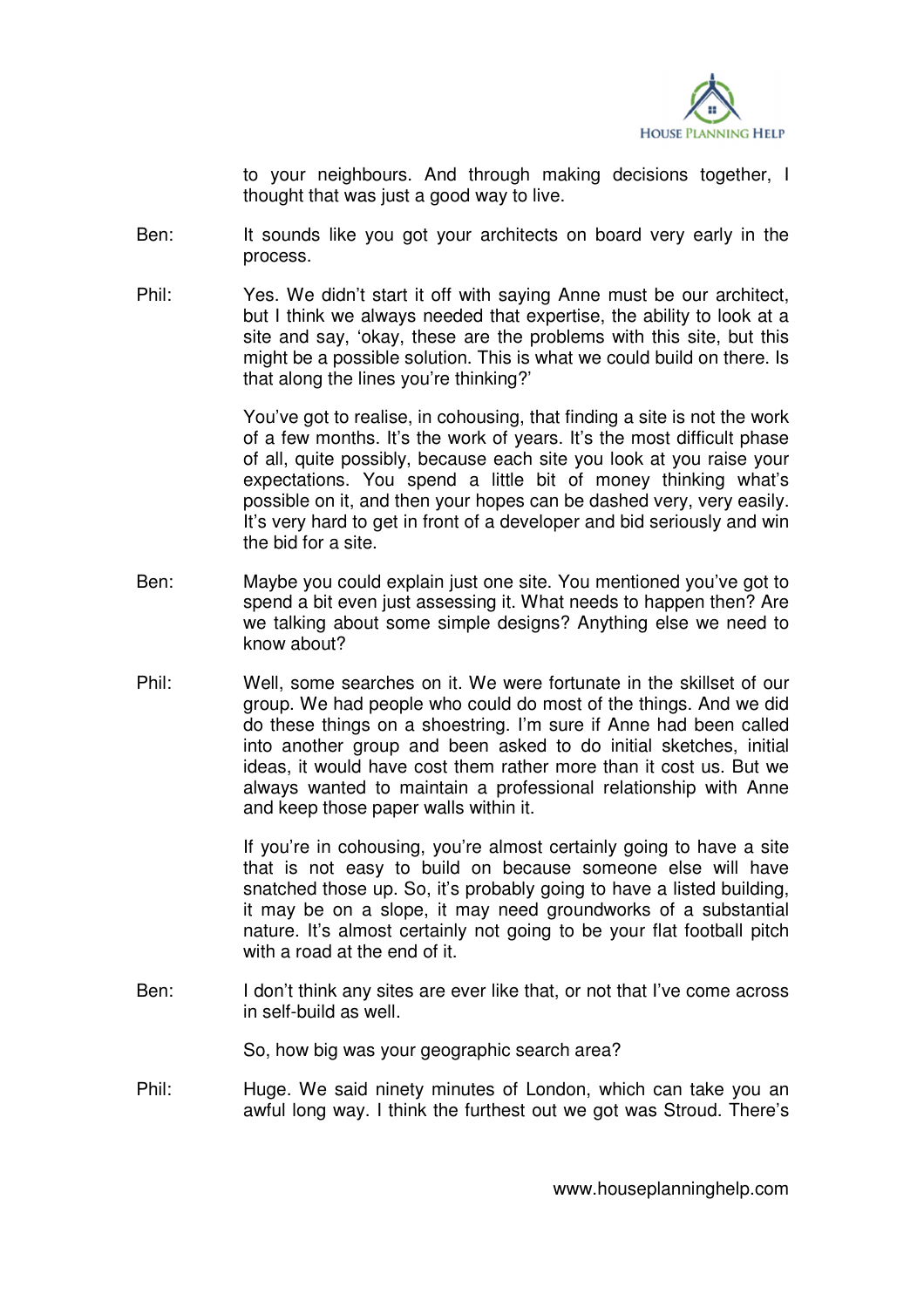

already some cohousing there and we seriously looked at some sites there.

 But the choice sort of came down to if you're within striking distance of London, do you want somewhere that is essentially a commuter town where people get up in the morning, get on a train and go somewhere else? Or do you want something that has its own centre of gravity? And we like Colchester because we felt it had that. It had really a thriving town centre, the university  $-$  it was its own little locus of activity.

- Ben: Given the demographic of your group, nobody's going to be commuting to London, are they?
- Phil: Well, we still have people who are working, and we didn't think it would take this long! So, certainly in the early days, for most of the time, more than half of our members had been working and we still have a substantial now a minority of members who are working. But, yes.
- Ben: I know from my own experience that it took longer. I hoped it would take four years and it took six years. So, what were you thinking at the outset? This seems to be a trait with cohousing. Did you have that grounding that it was going to take a long time? What is a long time?
- Phil: I remember when we sat down to discuss it, I think in 2008, that we all decided that 2013 was the right time. And it's clearly taken more than twice as long as that to do.

 I think groups, seriously, if the horizon is more than five years away, that's an awful long time. But once you're in it, you just keep going.

- Ben: You look at a site together as a group. How do you decide it's the right site then? This has obviously been a big struggle for you.
- Phil: It's a mixture of the hard-headed factual stuff  $-$  so the size of the site, the constraints on it, the planning permissions, what you think you can build, what you think the site will go for, because those two things are obviously related – and then there's just the emotional thing. How do you feel about this site?

 I remember very well with this site, we saw it on a wet November day and the site was pretty wet and boggy, but looking at it and thinking, 'yes, this could be beautiful. This could be lovely.' And other people feeling the same.

So, I think it's left and right brain, this business.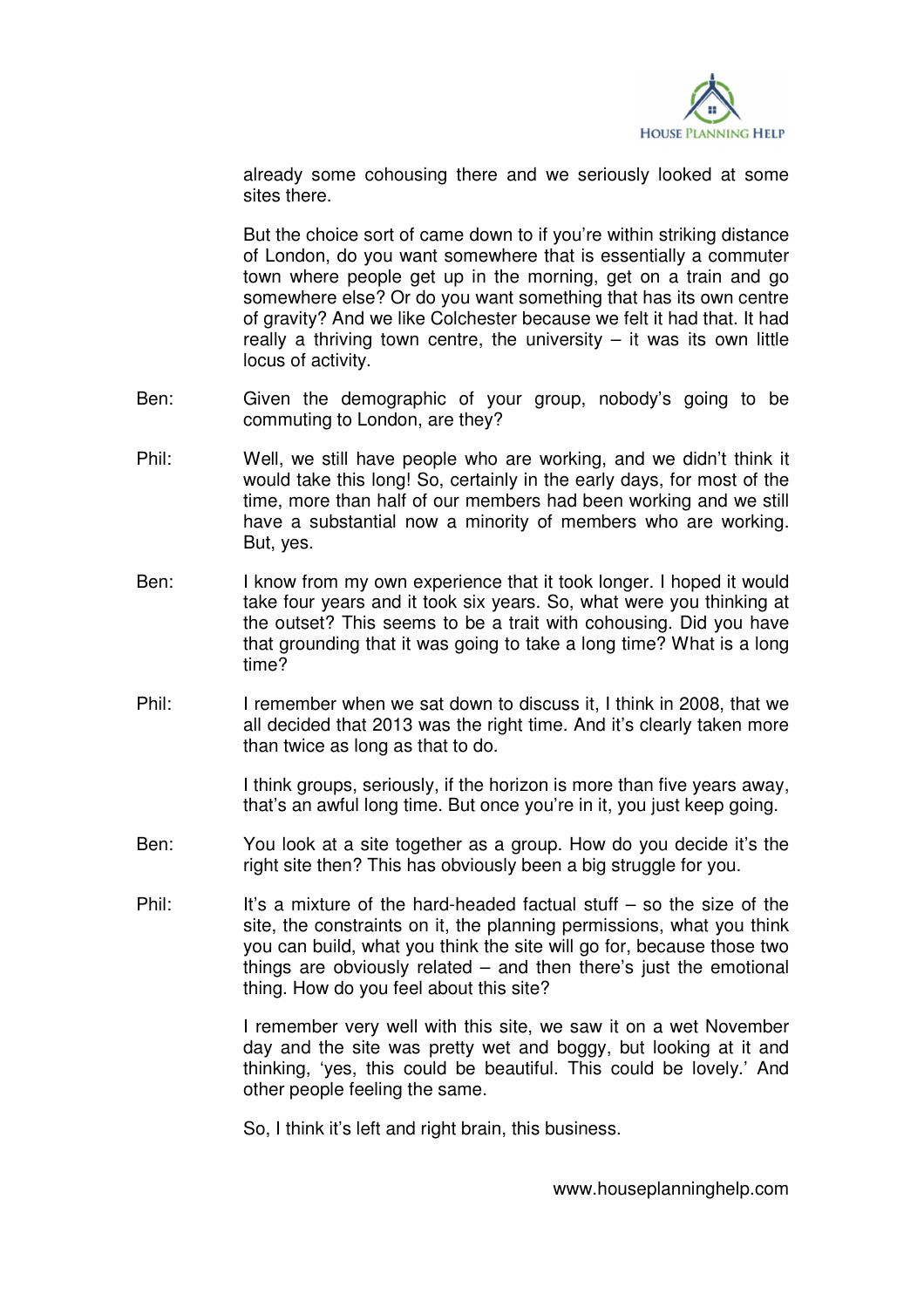

- Ben: Can you describe the site?
- Phil: I think it's just over two acres. The most prominent feature is at the front, a three storey Victorian mill, but a mill has been there since the fourteenth century, I'm sure. It has a mill pond behind it. So, if you like, the level behind the mill is one floor up to allow for the drop where the wheel was.

 Then there is a slope, quite a steep slope. So, the bank of the mill pond was up the slope and then it carries up. So, I think there's a nine metre drop from one end of the site to the other.

 I wouldn't say it's long and thin but it's not a square site. So, our design is essentially some flats connected to the mill in an L-shape around the pond, and essentially a terrace in three blocks of houses in a large curve. Again, following the lines of the mill which is a long, tadpole shape, as mill ponds often are.

 So, the front of the houses are very clearly three-storey houses, but it's built into the slope. So, although there isn't a floor below ground level, in fact when you're up on top, you see the top two storeys rather than the bottom storey, from what will be our shared garden.

- Ben: Were you able to almost lean into the constraints a bit here? Were there any other constraints? It sounds like actually how it developed was not too tricky?
- Phil: Hmm, I'm not sure about that.
- Ben: Well, were there lots of other opportunities on that site then, of ways that you could have had …?
- Phil: The planning permission that had been given was for a series of separate houses dotted around, which I don't think could have worked. I really don't. As cohousing schemes do, they don't want lots of land used for individual drives and the like. They want a shared sense of space where you interact.

 Following the contours of the slope, I think any good architect would have done that. And it does make me appreciate – lots of people have said, 'why didn't you just buy a kit build?' and the rest of it. And I think with a site like ours, something more bespoke was pretty much essential. That's my view anyway, and that's what we've been happy with. Something that works in that setting, in that landscape, that maximises the views and the interaction.

Ben: This site came with planning permission. Firstly, how did you find the site? What was the tip-off? Who was selling it?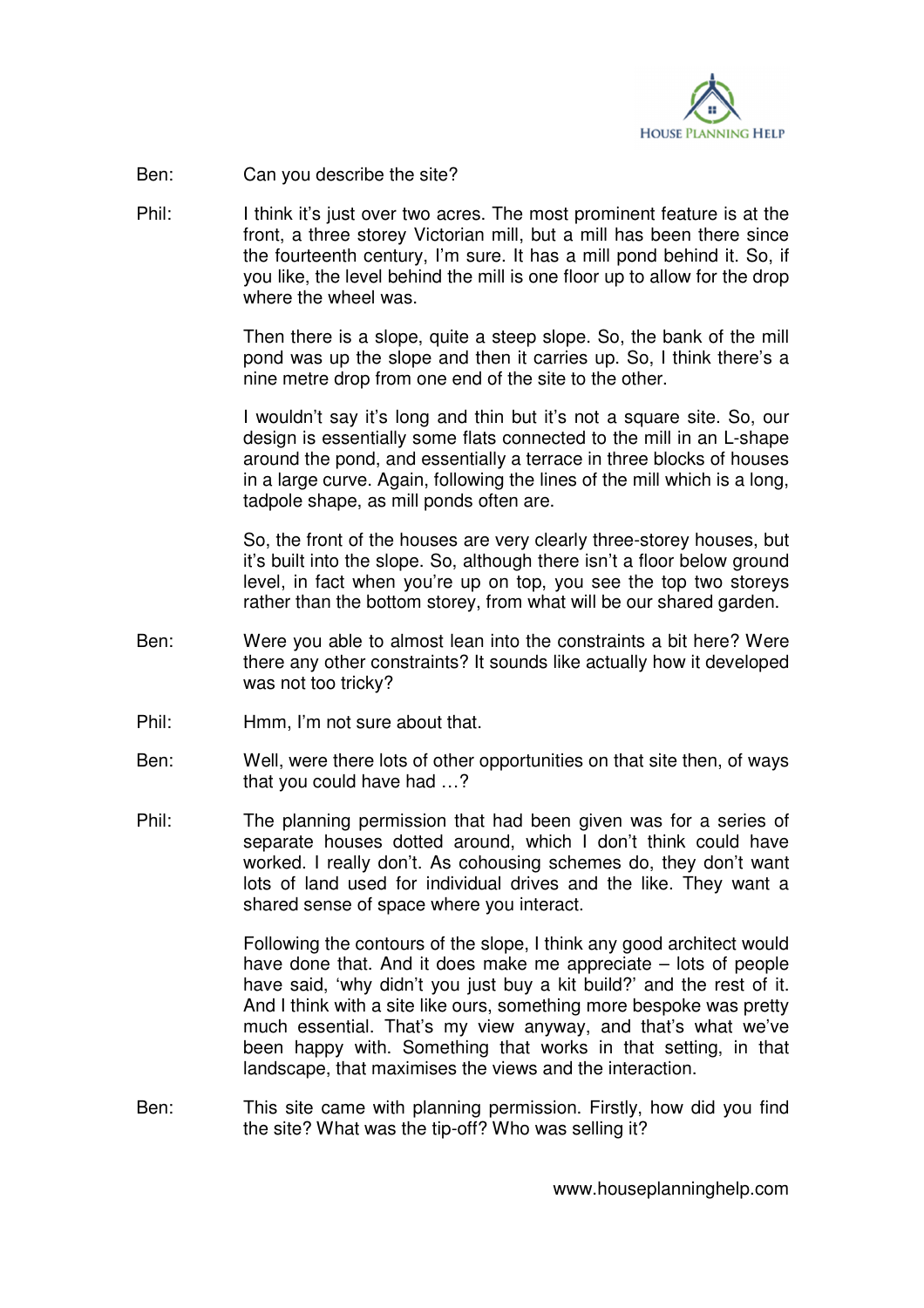

Phil: Well, that's the easy question, who was selling it. The site, in addition to the mill, has a rather imposing Victorian house on it, and there was someone who lived in that who was very well-known locally. I think Wally Lock was his name. He had essentially restored the mill or kept it going, I think probably in the late Fifties, early Sixties, and his children had inherited it and the daughter ran an aquatics business in the ground floor, of The Mill. The upstairs had been used for parties, social events and things like that, but wasn't in use at the time.

> So, they were selling it and had clearly been advised that they'd get more money if they got planning permission. So, they'd got an architect in and got that. That was who was selling it.

> How we heard about it, I think it was quite by chance. Obviously, we were keeping our eyes open for sites, but I think two of our members received an email at the same time alerting them to this one and we decided we would go and have a look at it. And that was it then.

- Ben: How are you financing this?
- Phil: Well, the vast majority of it we're financing it directly ourselves, but we have potentially up to four-point-five-million developer's loan from Homes England. So, I think we were the first cohousing group they stepped up and helped, but they helped it through the vehicle that was meant for developers who might build on a site that would otherwise not be economical, they wouldn't get the private finance for, and they could step in. Charging a very decent rate of interest of course. But most of the money has come from us as individuals.

 The big hurdle was buying the site because until you've actually got a site, it can't go any further, can it? So, that site was just over a million pounds and thirteen of us put the money in to buy that site.

 So, I guess it was a mixture of people who had savings or pension pots or had perhaps offset mortgages on their existing properties. However. A variety of means.

- Ben: What year are we up to when you bought the site?
- Phil: I think it's four years ago now it was finally done. It took a year to buy it.
- Ben: You're mentioning perhaps a twelve year process if you were in on day one. Well, a lot of that was the site and nailing it down, wasn't it? And then things really got moving.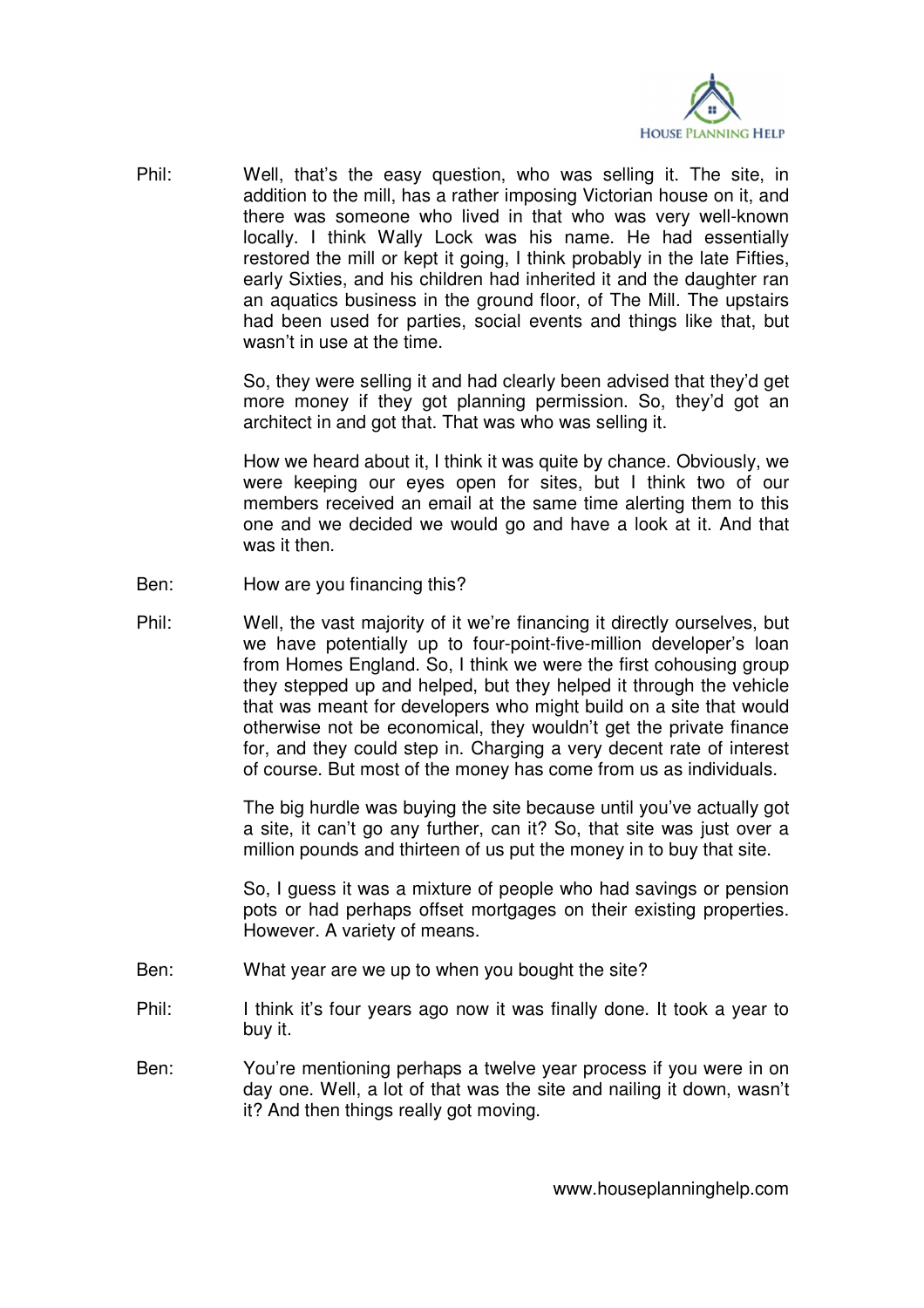

- Phil: Yes. The business of 'shall we buy it or not?' putting the bid in, would it be accepted, nothing happening – that went on for a considerable time. And then of course, once you have the site, then taking it through planning takes a while.
- Ben: Any other bids?
- Phil: No.
- Ben: One was enough.
- Phil: Yes. Are you saying did we make other bids?
- Ben: On pieces of land?
- Phil: No, we didn't actually put any money down. We did all the work, but we didn't actually step up and say, 'we're offering you this for that.' I think it had to be a site – that is the really big break point for a cohousing group because you've often got lots of people who are discussing their dreams essentially, and how they want it to be. But at that moment, it becomes real. It's a site in Essex, in Colchester, and if we're going to do this, you are going to have to put some serious money into this.

 We lost a few members at that point, as you would expect, but we had enough to take it forwards.

- Ben: I'm intrigued as well obviously, in a long process like this, you are always going to have members coming in, members coming out. But given the demographic, do you think there has been a bit more patience in there that they see this as their retirement, their place that they want to be? Or was it still that everyone's got their own agenda?
- Phil: I'm not sure we were more patient than another group would be. I personally find it very difficult to think how someone mid-career, young family or something, could put in the amount of work that we've been able to put in. I think anyone who does that – and some groups have – I have to say, I'm just amazed at, with admiration.

 Were we more patient? No, I think we're desperate to get in. We want to be there. But it's how you express your impatience, isn't it? And maybe that maturity helped us control that frustration.

Ben: Let's talk a little bit about what you wanted from these houses then. So, you were developing your plans, we know the rough configuration. What did you want from these homes?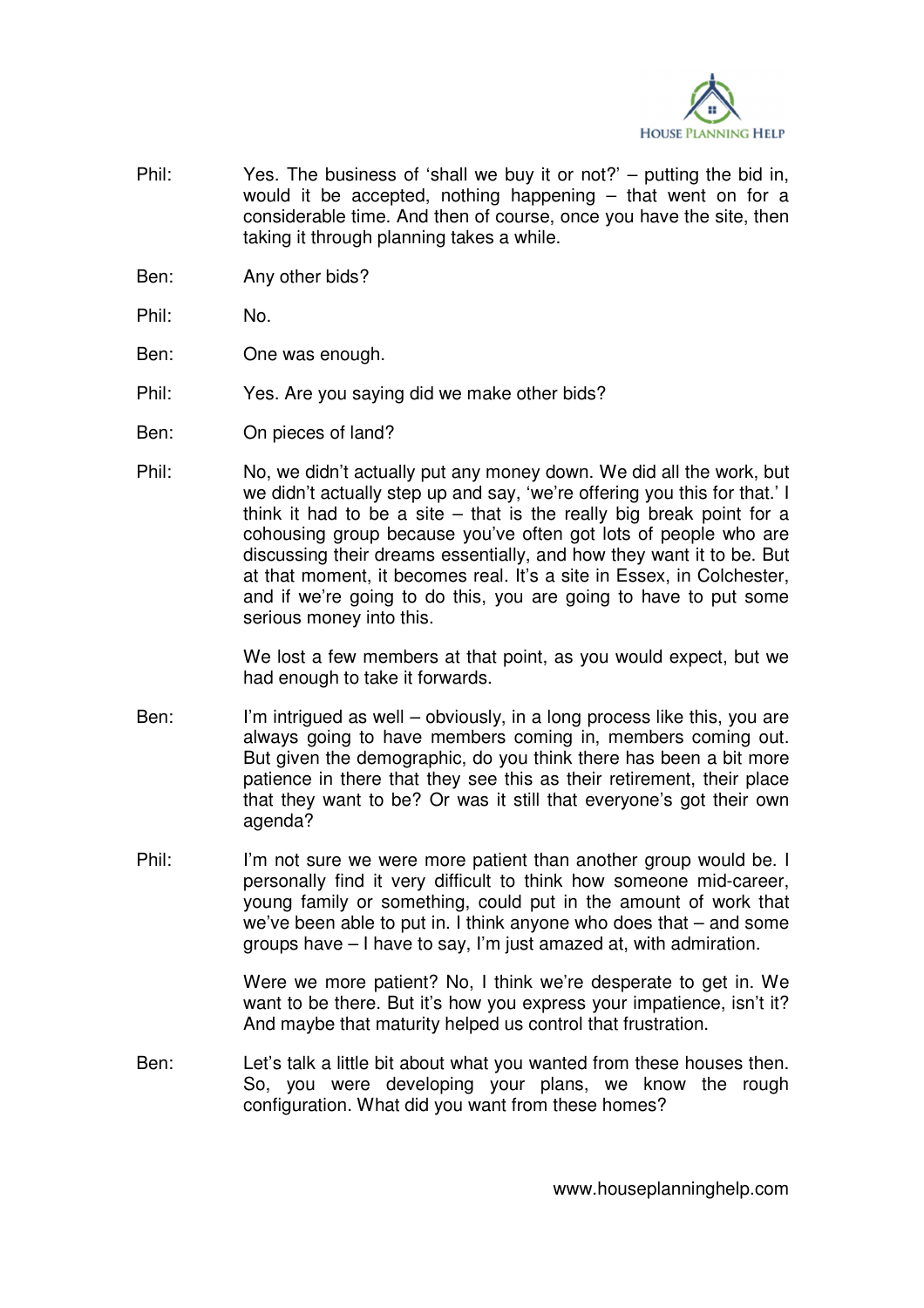

Phil: I think we wanted something that would be beautiful to live in, and I think all of us were keen on the energy efficiency of them. So, that was it really, I think.

> As I said, the architect had a very good sense of what we were looking for, an overall design brief, and I think if you look at that now, you can tick most of those boxes.

> One of the issues then, I suppose, was the size of the units. We have six one- and two-bedroom flats and then we have a series of two-bedroom houses and then some three-bedroom houses. And the balance between those was always, 'do we need more of those, or less of those?' And that changed. Initially, most of the people seemed to want three-bedroom houses. In retrospect, two-bedroom is quite a good offer for a cohousing group of our demographic.

- Ben: I think one of the key things that I'm seeing from cohousing groups is actually making sure your guest accommodation is good and there's enough of it. That's almost the trickier one perhaps, is it? Or do you like to have family staying with you?
- Phil: Well, this has been tackled in two different ways, if you like.

 There are two guest rooms in The Mill itself. So, we can have visitors using that. But each of the three-bedroom houses, they're three-storey, and on the bottom floor there is  $-$  you can call it a garage or a studio but then there is a bedroom and en-suite at that level, and then the next floor there are two bedrooms. It's an upside-down house, as it were. Kitchen and living room on the top.

 So, that bottom space makes it very easy to have guests and I'm quite sure if our neighbours had more people coming than they could accommodate, someone else would say they can have this. We've also talked about if we were having an event there and people needed to stay, we could not utilise just the guest rooms in The Mill, but also some of the other accommodation.

- Ben: Have you interacted with any of the other cohousing groups along the way? Maybe on a small scale or perhaps more permanently in touch?
- Phil: Yes. I think it's been vital that we had visited other schemes. One of our members has pretty much done a grand tour of staying in them and learning from them and advising us on their sense of this works and they had difficulty with that. So, you can learn a huge amount from going around and I think it's essential.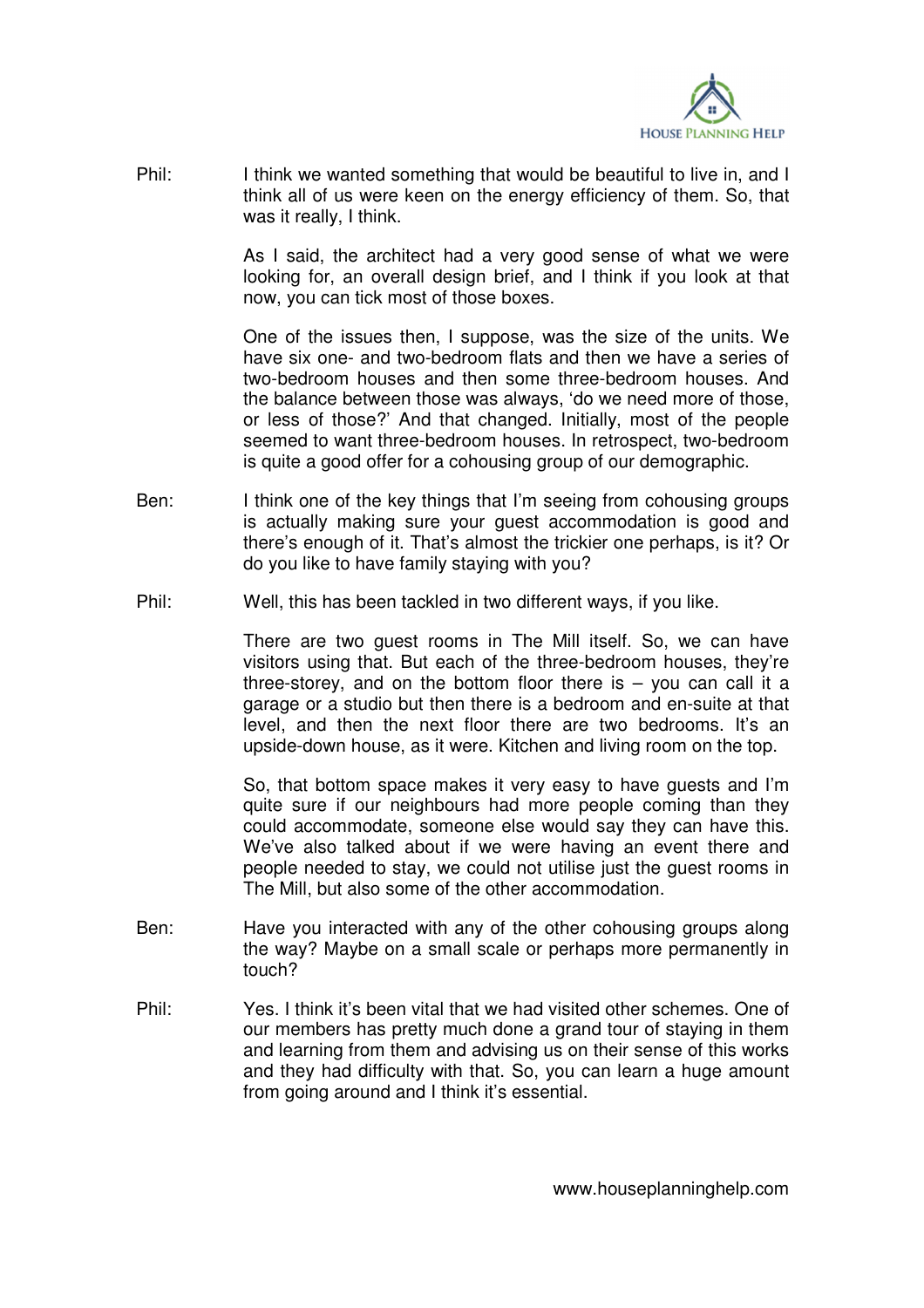

 As I said, every group thinks it's invented the wheel and the right way of doing it, but you can pick and mix from the different groups, what you like and what you think will work for you. Because every group is slightly different.

- Ben: What's been the biggest challenge then, on this journey?
- Phil: There are two huge challenges.

 One is finding a site, and anything that could be done to make that easier would give a huge boost to cohousing.

 The second is finding the finance. You have to have an awful lot of money upfront in order to do something like this. I naively thought most of the people have housing equity. Surely that capital can be accessed in some way as security and we'll be able to do that. But it is much harder than that.

 So, I suppose those two things plus the sense of exemplars – 'look how they've done it. This is exciting. This works.' I think if you've got those three things together, that will get you through those challenges.

- Ben: So, it's a tender process that you went through to select a main contractor for this project.
- Phil: Yes.
- Ben: Who did you hire and why did you hire them?
- Phil: We hired a company called Jerram Falkus, who are a wellestablished East London company, going for more than a hundred years. We did the due diligence on them. We didn't want a contractor who made a great bid and then went bankrupt. We felt they had the skillset.

 They hadn't actually built Passivhaus houses, but I think they'd built a Passivhaus school. And we felt comfortable with them. Which is not to say they weren't very, very tough in negotiations, as one would expect. But they were just about the best price and we felt that they had strengths that the other bidders didn't have.

- Ben: Did anything come out of the project? You got your price back, or were you able to get all the works done for a fairly good figure?
- Phil: No, it came out considerable ...
- Ben: What was sacrificed? Considerably …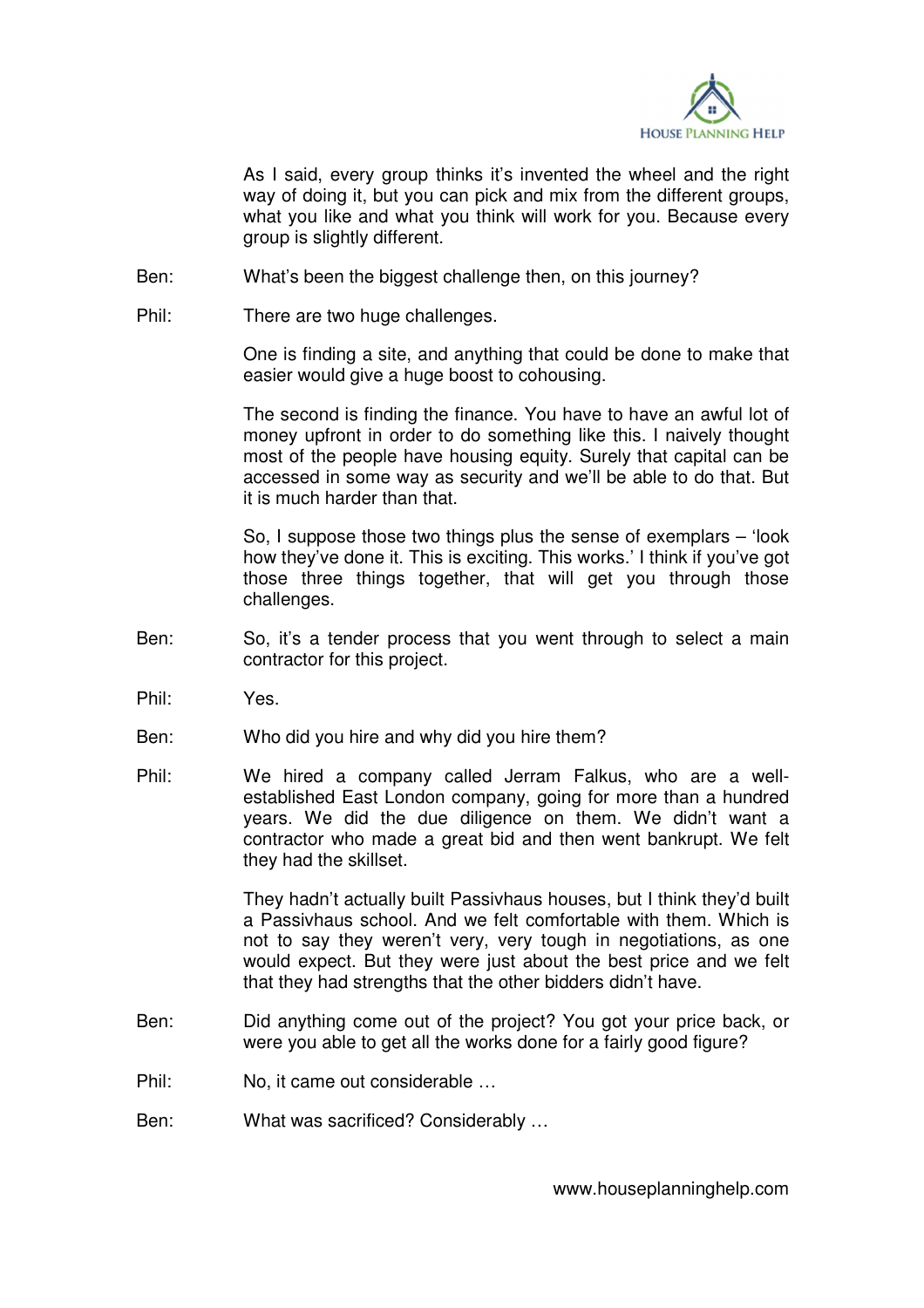

- Phil: Not a lot. Well, our own money was sacrificed. We paid more. And the issue was always the groundworks. This is a difficult site, that's where all the risk is. The geology told us it was difficult.
- Ben: What was your soil and how have that's all behind you now.
- Phil: Yes. I think it's a mixture of layers of clay and shale with quite a lot of natural spring. So, the first contract we signed with Jerram Falkus was for some groundworks – French drains to bring it in. Water is quite a strong feature of the site. So, to bring that water down through rain gardens in to The Mill pond, was very much a part of it. But that was a serious bit of engineering in the background, behind the rather nice aesthetic of the site.
- Ben: What type of foundation is it?
- Phil: I should know more about this, but it's very deeply piled. I wasn't on the building group.
- Ben: I love all these groups. It's fascinating. So, do you just get a sense of trust between all these different groups, the land group – or does someone jump from the land group into, 'I'm interested in design now'?
- Phil: Well, people move about and there is some overlap. And we all come together as an executive. But most of the decisions – in fact, all of the decisions are taken, as a whole group of the board.
- Ben: Put to the vote?
- Phil: Yes, sometimes. But perhaps less often than you would imagine. Normally, if there's an area where there is not obviously a consensus, we normally just do some more work on it and come back around. Very, very rarely do we have to take it to a vote. And I can't remember a time where there were people saying, 'I'm in a minority and I can see you'll go ahead with this, but  $\ldots$ ' – I think everyone has always come around to share that view.

 So, the trust in a group is essential and it's something you do everything you can to preserve and develop because you know it's going to be really important for the long-term success of how you live there. And I'm just amazed that a group of people who mostly didn't know each other until they got involved with this, can develop such a high-level trust. And of course, it's an incredibly efficient mechanism, trust, compared to trying to tie each other up in contracts or red tape. And it's worked very well for us.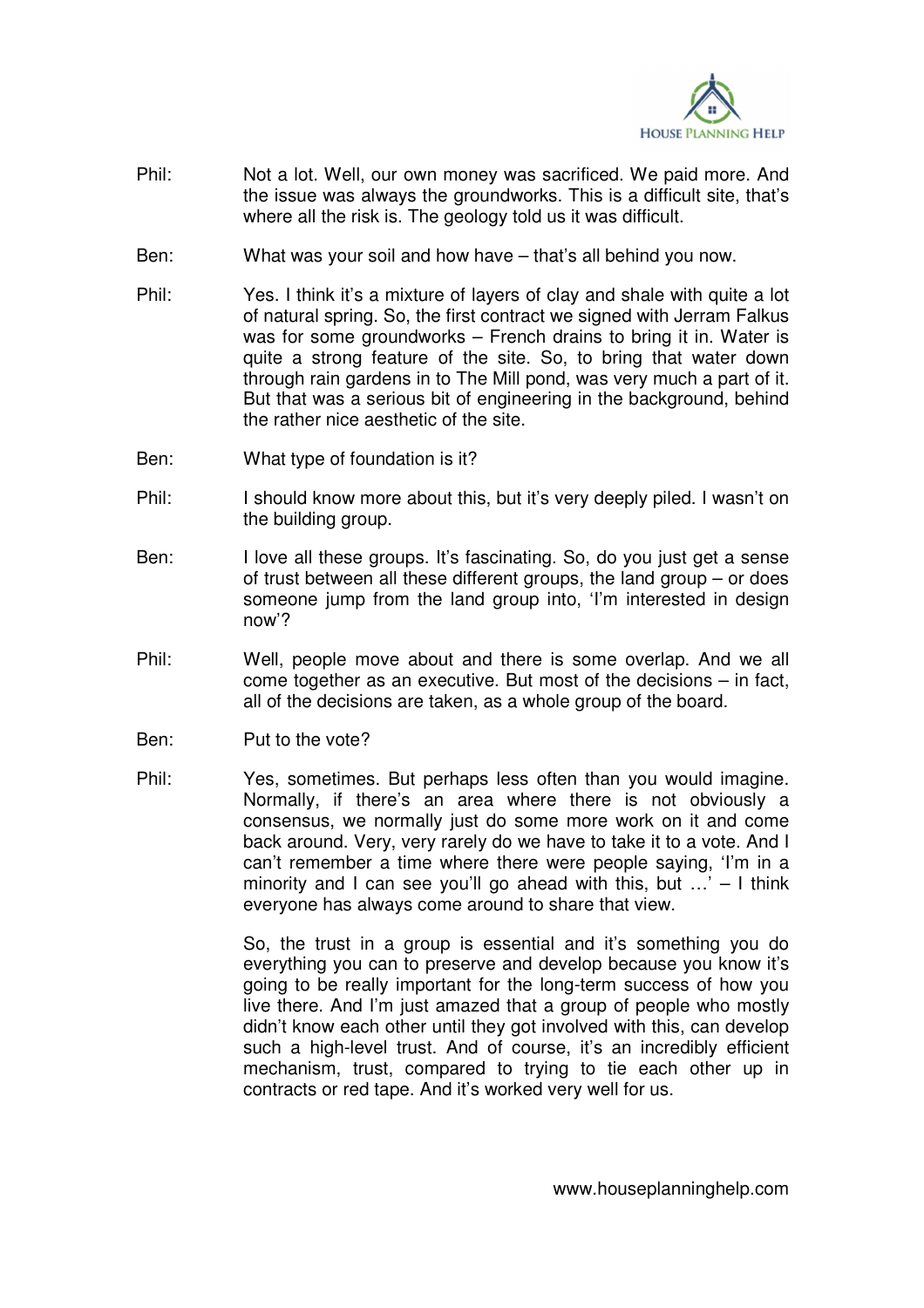

- Ben: Has it got easier or is it just something that you were natural at, at the beginning?
- Phil: Has what got easier?
- Ben: Making those decisions and being in these groups, because you get a bit of practice.
- Phil: Oh yes, definitely. Making decisions has got easier. We know who knows more about it than we do. So, we know we must listen to soand-so on a tax question, a finance question, a building question and the like. So, unlike some places, we quite like experts. We have some faith in them. But it's always connected to explaining why we're doing it.

 And we have got much better at where there is initial – some people want to go down this road, and others another one  $-$  we have mechanisms for dealing with that. We'd sometimes go all around the table and say what we thought, but increasingly, we'd take it out of that meeting. We'd setup what we call a wiki of where people put down their views and comment on those views, and maybe get someone to summarise that and bring that back. And that's worked remarkably well for us so far.

 The thing is, when you were saying about the high-level of trust, there's also a high level of if you're going to come out of this without taking a huge financial hit, if you're going to be successful in this, you have to work together. You have to find compromises. It's been an absolute lesson in life to do it.

Ben: It always fascinates me, that side of cohousing.

 Let's move back to the build system that you're using for this project. Which way are we going? We've got piled foundations?

- Phil: Yes. And then timber frames and airtight membranes with very high levels of very thick walls, very high levels of insulation with materials that were seen to be ecologically sound and not toxic if there was ever a fire or anything.
- Ben: What will it look like then? What's the cladding or finish?
- Phil: The finish is a render that's died through. So, not just painted on the outside. And there are different shades of terracotta or – we put a palette of colours in to the planners and one they didn't like, they didn't like a green we suggested, but apart from that, they accepted it.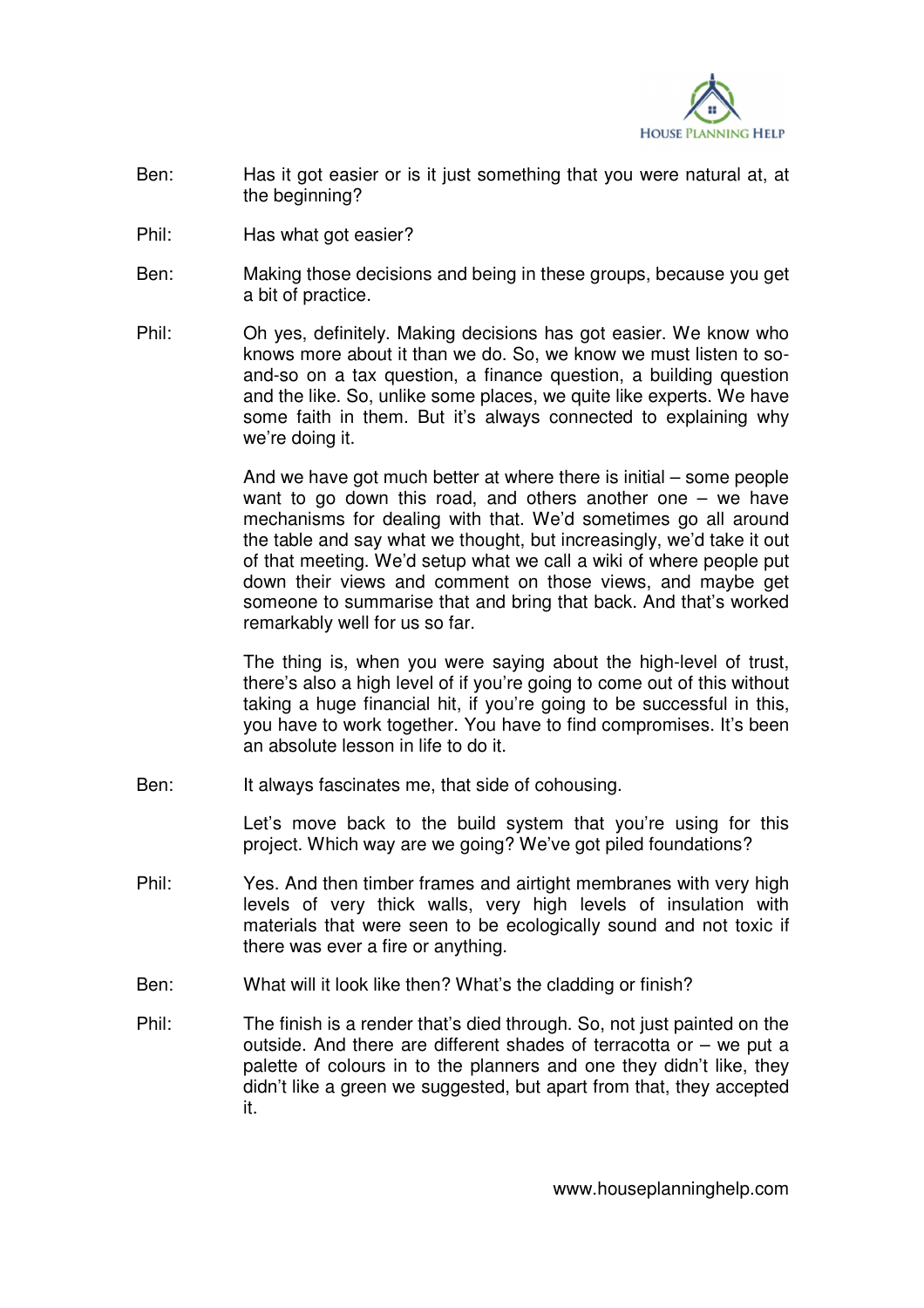

 They have a deep green roof, a living roof, on the top. And the front of the houses all look down over the mill pond towards The Mill itself. And at the back, there are balconies that because of the slope  $-$  these are at the top of the house  $-$  are level or just above level with the shared gardens. So, they feel very close. There is a walkway along the balconies. So, it has quite a neighbourly feel with your immediate neighbours, who of course, you know already.

- Ben: That's another good thing, isn't it? Over time. Just going back to all these people then, you're all in different locations. Presumably noone's even living near Colchester at the moment, or very few people. So, how have you done most of these meetings? Is it over the internet, hiring a room somewhere? How are you keeping track of things?
- Phil: We started off being spread about mostly London. As soon as we got the site we started to attract people who either lived in Colchester or the environments, and then some of our members in anticipation of moving in have sold their properties, wherever they were, and are now renting in Colchester prior to moving in.

 Our meetings originally used to take place in London. Once we had the site, we initially used to meet in The Mill itself, which was great to go in there and see it and have a sense of the space. And then once we'd handed that over to the contractors, we'd hire a local hall and we meet there once a month.

 If possible, we would have a site visit. We don't visit between times apart from people who are absolutely on the building group who are working with the builders. So, we're fairly disciplined about that.

 Occasionally we'll have a meeting in London but increasingly, we have more of our members living in that area anyway. And I think once a month to go out to Colchester, see the site and then sit down and do the business.

 As you're aware now, we have a lot of sub-groups and they meet wherever they meet, in houses usually, over some lunch or something. They can be anywhere.

- Ben: Which groups were you involved with?
- Phil: The groups have changed quite a bit. So, I've been quite active in the membership, I sit on the finance group – shall I tell you what the groups are?

Ben: I was just going to ask that.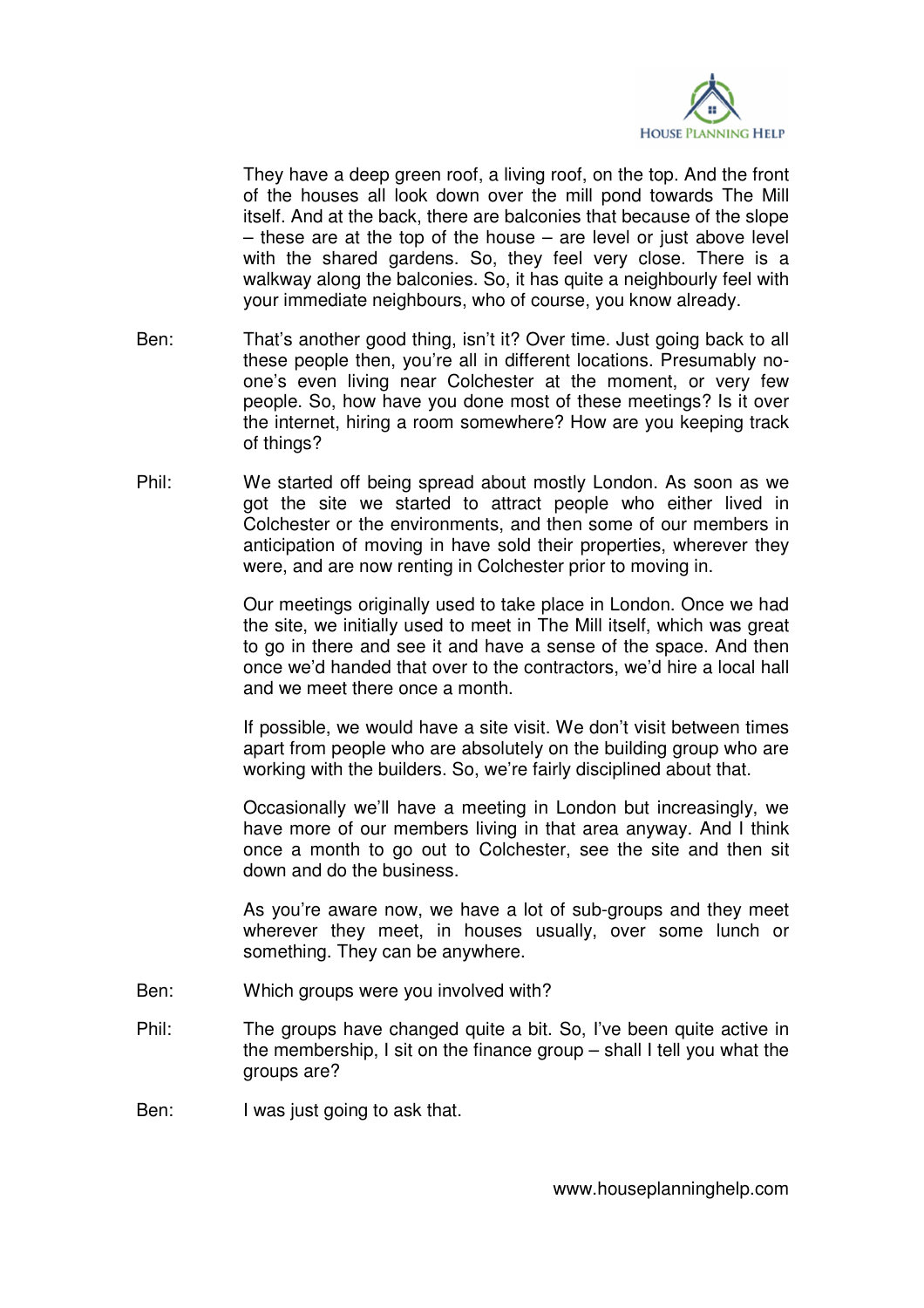

Phil: Since we've had the site, we've had a building group, a finance group, a legal group – the legal and finance sometimes meet together – a communications group who deal with our newsletters and external communications as well as internal communications, and a membership group. Though, that's just about organising someone who's new coming in and making sure all that's working.

> In the last year or so, we have then had to establish a whole series of groups about different aspects of living in The Mill. So, we now have a gardening group, and we have a different group looking at different aspects of life in The Mill. So, yesterday I was part of the kitchen group in The Mill. So, we were looking at the equipment we've got to buy and costing that and bringing ideas back to the board for that. For each floor of The Mill, essentially, there is a group looking at that.

- Ben: What does it feel like? This has been a long journey and you are very, very close now to moving in. There will be things to do, I'm sure, as ever, but it's real.
- Phil: It's very real and I'm incredibly conscious of the next few months, how much has to happen. People often say to me, 'you must be so excited by this,' but you can't stay excited for ten years.

 I really don't know. I want us to be in there. I want that to be wellplanned and go as smoothly as it can. I know there will be difficulties and obstacles to get through. But I'm confident from our past experience of how we've tackled those, that we will get through them.

 And I'm looking forward to, say, looking back after the first year in there. The first six months are going to be a little up and down, I think. But I think in a year's time, come and ask me again.

Ben: I think what you've got to do is definitely try and engineer even little bits of time just to look at what you're doing when you're in there. When you're handed the keys, all of that sort of thing, it's a wonderful moment that goes very quickly. So, try and get a bit of extra time there.

> One question that has been on my mind is that in some cohousing groups, when they have a fairly mixed demographic, they always say that it's good for the older generations because they're with the younger generations. So, is that a concern of yours at all, that this group is obviously very much an older demographic?

Phil: No, because I don't think this is going to be a child-free zone. We have children and grandchildren. The difference it has made – and